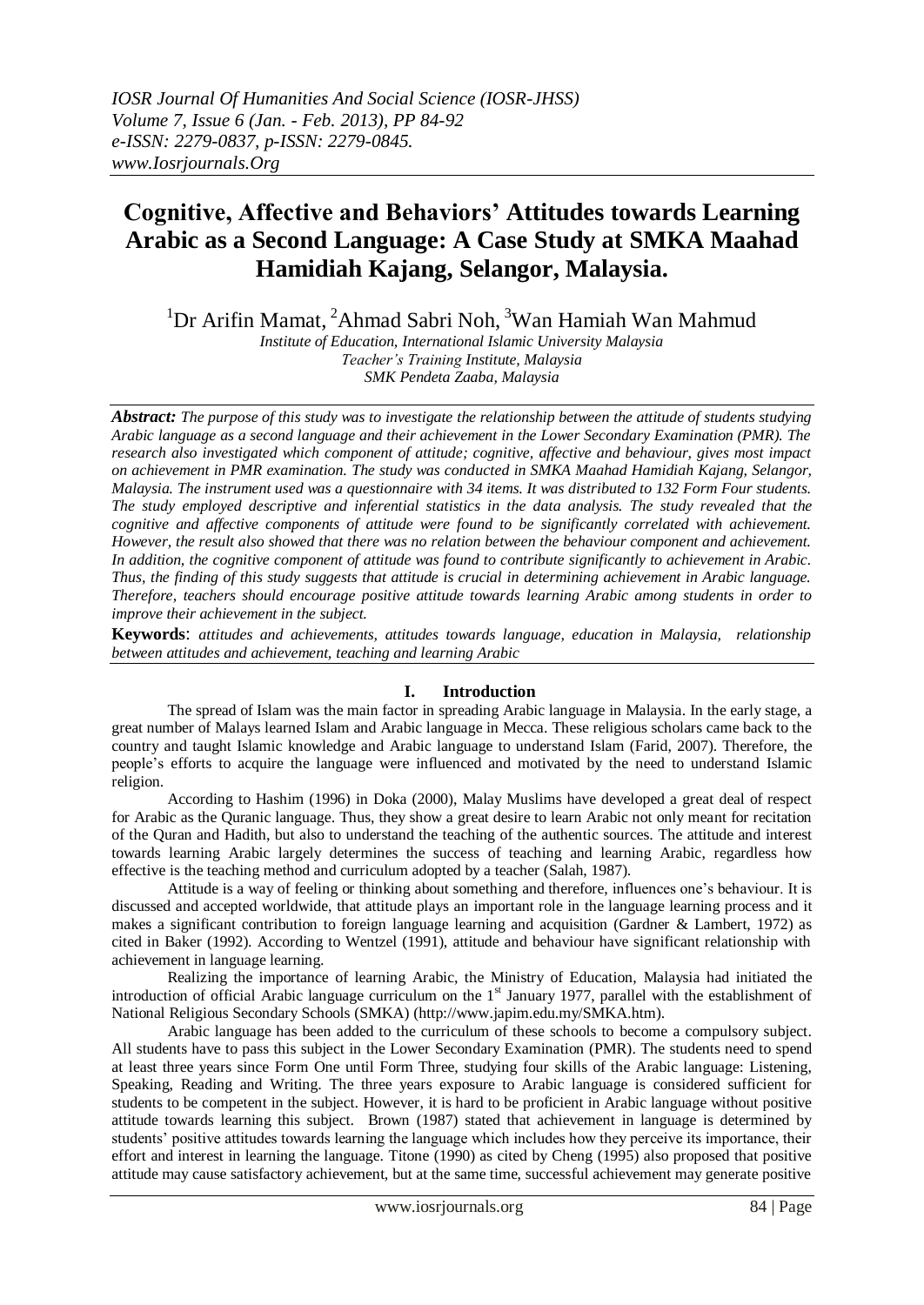attitudes. However, attitudes are not inborn they can be developed and cultivated. They may decline when classroom anxiety increases and appropriate feedback is not given. Hence, he suggested that developing sound attitudes is the first step toward achievement of learning foreign language.

Therefore, the question is; do the students" attitudes really influence their achievement in Arabic language and which attitudinal component (cognitive, affective and behavioural) much influences the achievement?

## **1.1 Purpose of The Study**

The purpose of this study is to explore the relationship between the attitude of students studying Arabic language as a second language at SMKA Maahad Hamidiah Kajang, Selangor and their achievement of Arabic language in Lower Secondary Examination (PMR). In this study, the researcher also investigates which component of attitude; cognitive, affective and behaviour, gives much impact on achievement in PMR examination.

#### **1.2- Research Questions**

Specifically, this study attempts to answer the following research questions:

- 1. What is the level of students" attitude towards learning Arabic language?
- 2. Is there a relationship between attitude and students" achievement in PMR Arabic language?
- 3. Which component of attitudes (cognitive, affective, behaviour) contributes significantly to achievement in Arabic language?

#### **II. Research Method**

This study uses the survey method to gather the data. Since this method is the procedure in quantitative research in which investigators administer a survey to a sample or to entire population for the purpose of describing the attitudes, opinions, behaviors or characteristics of the population (Cresswell, 2005).

#### **2.1 Population and Sample**

The population of the study was all Form Four students of SMKA (National Religious Secondary School) Maahad Hamidiah, Kajang, Selangor, Malaysia. The number of students is 177. The questionnaires were distributed to 132 respondents because 45 students were involved in co-curricular activities outside the school on the day the survey was conducted. The population of Form Four students, male and female was used because the researcher investigate the relationship between their attitudes and their achievement in PMR exam which they took a year before.

#### **2.2 Instrument**

The study collects the data by using a set of questionnaires to explore the students" attitude towards learning Arabic language. This attitude comprises of cognitive component, affective component and behavior component. Consequently, the study analyzes the data to discern the relationship between the cognitive, affective and behavior components of attitude and achievement in PMR. The questionnaires used for this study is the questionnaires constructed based on literature review. However, in order to fit the special circumstances of the students in SMKA Maahad Hamidiah, Kajang, some items are modified. Besides, the questionnaires were translated to Malay language for easy reading and understanding.

The questionnaires consist of four sections as follow:

1. Section A – Demographic data.

The questions are designed to get information about students" background in learning Arabic and academic achievement (result in PMR – Arabic language).

2. Section B – Cognitive component

The questions consist of ten items which are posed to explore the perception, belief and opinion towards the importance of learning Arabic language in education, school, future prospect, social and religion (Q1-Q10).

3. Section C – Affective component

Five questionnaires are posed to explore the feeling of students towards learning Arabic language such as passion, love, pride and confident (Q11-Q15), and five items to explore anxiety in learning Arabic language (Q16-Q20).

4. Section D – Behaviour component

The questionnaires cover the questions of ten items related to students' effort to improve language proficiency (Q21-Q34).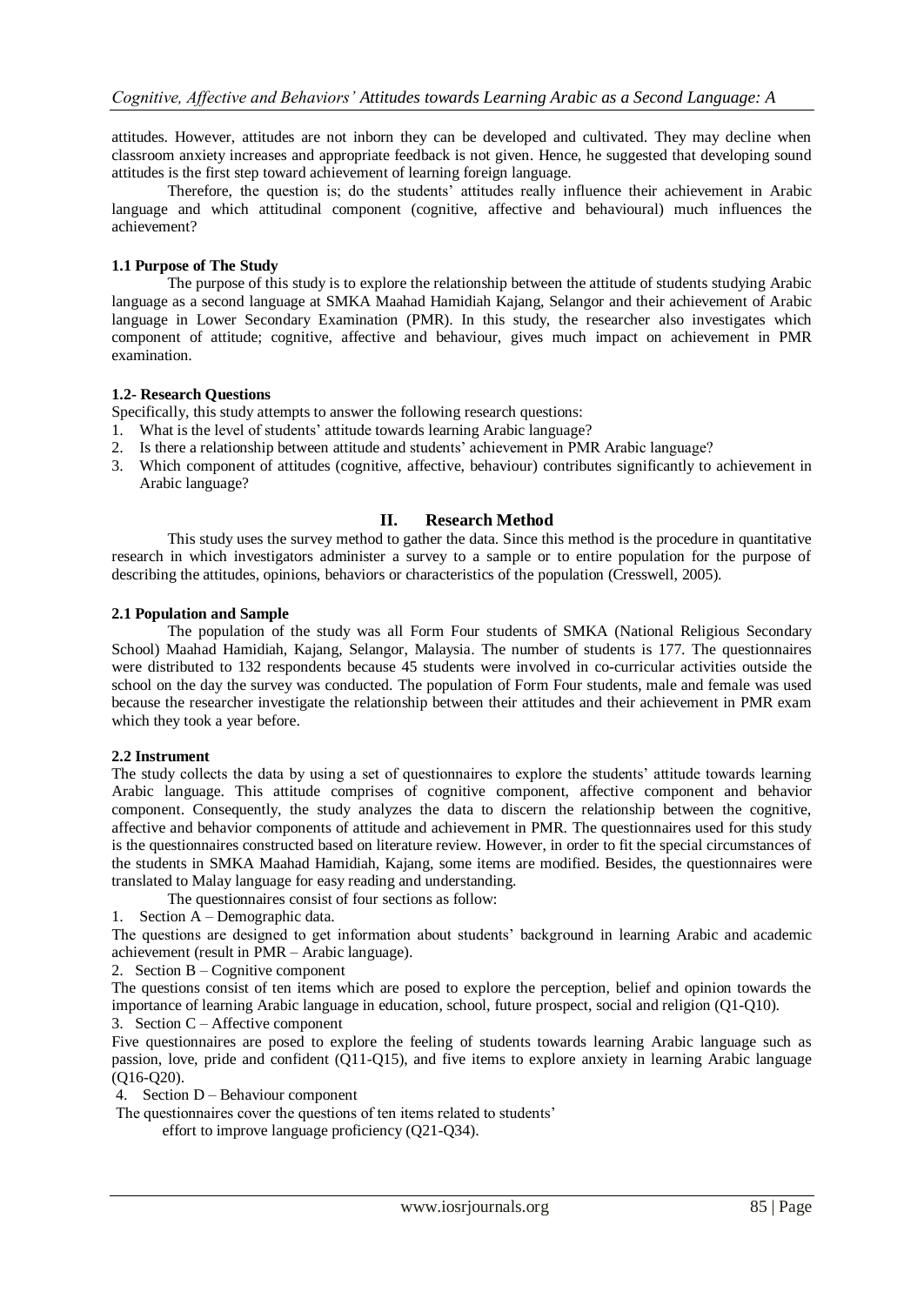## **III. Scale**

 1. Section B – Cognitive component (Perception, belief towards the importance of Arabic language. Scale: 1. Strongly disagree 2. Disagree 3. Neither agree nor disagree 4. Agree 5. Strongly agree 2. Section C – Affective component (Language anxiety, love, passion) Scale: 1. Strongly disagree 2. Disagree 3. Neither agree nor disagree 4. Agree 5. Strongly agree 3. Section D– Behaviors component (Activities to improve Arabic language) Scale: 1. Never 2. Seldom 3. Sometimes 4. Often 5. Always

The reliability of the questionnaire was determined by calculating Cronbach"s Alpha. It was found that the reliability of all 34 items was 0.859. Meanwhile, the reliability quotients of items on Cognitive components of attitude, affective component and behavior component were 0.814, 0.804 and 0.704 respectively. The alpha value of completely perfect test would reach 1.00. Hence, the alpha value of the items over 0.6 is acceptable (Zaidatun & Mohd Salleh, 2003). In other words, the items of the study were sufficiently reliable.

#### **2.3 Tools for Data Analysis**

The research employs a simple descriptive statistical analysis to interpret respondent's attitudes. Whereas inferential statistical analysis; Pearson's correlation was computed to find the relationship between overall respondent"s attitude level and their achievement in PMR.

#### **IV. Research Findings**

## **5.1 Demographic Data**

This consists of three variables namely gender, PMR result and previous learning Arabic experience.

## **Table 1 Demographic data**

| Gender |     | $\%$           |
|--------|-----|----------------|
| Male   | 49  | $\sim$<br>31.1 |
| Female | 83  | 62.9           |
| Total  | 122 | 100            |

The total number of respondents in SMKA Maahad Hamidiah, Kajang was 132 students. This included 49 males (37.1%) and 83 females (62.9%).

#### **Table 2 PMR Result**

| Marks Range | Grade    |          | $\%$                     |  |
|-------------|----------|----------|--------------------------|--|
| $75 - 100$  | $\Delta$ | $\sigma$ | 50.8                     |  |
| $60 - 74$   |          | . ک      | 28.0                     |  |
| $50 - 59$   |          | 18       | 13.6                     |  |
| $40 - 49$   |          | 10       | 7.6                      |  |
| $0 - 39$    | Ħ,       | -        | $\overline{\phantom{a}}$ |  |

The analysis of PMR result showed that Grade A accounts for 67 respondents (50.8%), Grade B for 37 (28.0%), 18 respondents got Grade C 16 (13.6%) and 10 respondents (7.6%) scored Grade D and no respondent failed (Grade E). That means 100% respondents passed and it is worthy to note that this school"s overall PMR result was good.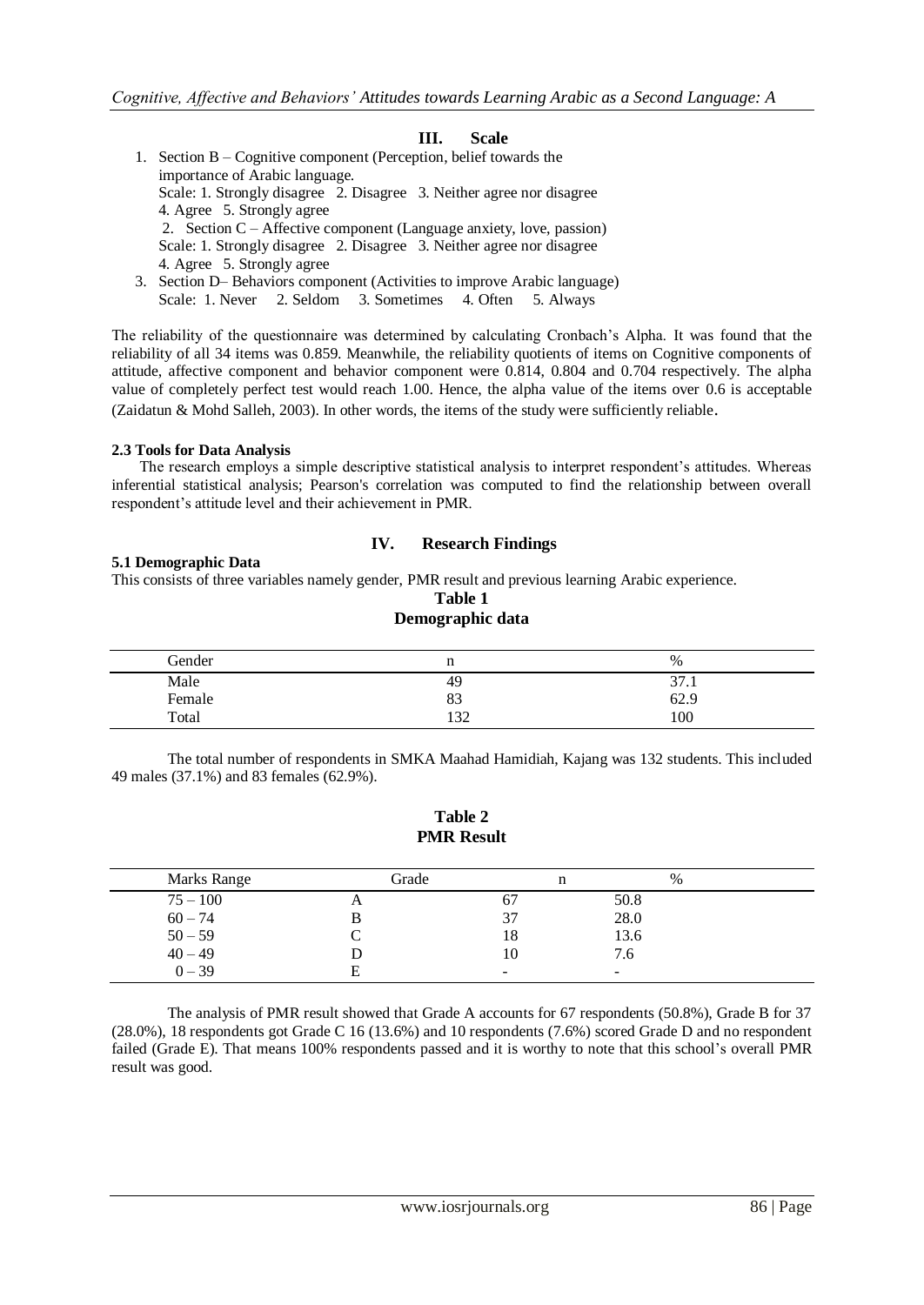| Learned Arabic |                              | %    |  |
|----------------|------------------------------|------|--|
| Yes            | $1 \cap 7$<br>$\overline{1}$ | 96.2 |  |
| No             |                              | 3.0  |  |
| Total          | $\overline{\phantom{a}}$     | 100  |  |

**Table 3 Learned Arabic in Primary School**

From the analysis, the percentage of respondents who studied Arabic language in primary school was 96.2% (n=127) and only 3.8% (n=5) did not study Arabic in primary school.

5.2 Respondents" Opinion on the Importance of Studying Arabic

| Item                              |    |      | D   |      | N    |      |      | A    |   |
|-----------------------------------|----|------|-----|------|------|------|------|------|---|
|                                   |    | n    | %   | n    | $\%$ |      | n    |      | % |
| 1. Understand Al Quran            |    |      |     | 0.8  | 131  | 99.2 |      |      |   |
| 2. Understand Al Hadith           |    | -    | 3   | 2.3  | 129  | 97.7 |      |      |   |
| 3. Understand rituals (solat)     |    |      |     | 6    | 4.5  |      | 126  | 95.5 |   |
| 4. Understand Islamic books       |    | 2    | 1.5 | 24   | 18.2 | 106  | 80.3 |      |   |
| 5. Specialize at university level | 11 | 8.4  | 34  | 25.8 | 87   | 65.9 |      |      |   |
| 6. Merit for Social recognition   |    | 5.3  | 16  | 12.1 | 109  | 82.6 |      |      |   |
| 7. Get a good job                 | 11 | 8.4  | 30  | 22.7 | 91   | 69.0 |      |      |   |
| 8. Be educated person             |    | 2    | 1.5 | 10   | 7.6  | 120  | 90.9 |      |   |
| 9. Understand way of life         | 15 | 18.6 | 26  | 19.7 | 91   | 69.0 |      |      |   |
| 10. Study in Arab countries       | 3  | 2.3  | 20  | 15.2 | 109  | 82.6 |      |      |   |

## **Table 4 Cognitive component**

 $D = Disagree \tN = Neither agree nor disagree \tA = Agree$ 

The majority of respondents agreed that Arabic language is important. They agreed that they should learn Arabic to help them in understanding the Quran, Hadith, the religious rituals (eg: salat) and the Islamic heritage books. The percentages are 99.2%, 97.7%, 95.5%, 80.3% respectively. The results show that respondents may study Arabic language because of the religion.

In addition, the majority of respondents responded that they agree with the importance of Arabic language in helping them to further study in Arab country and understand the native speakers' way of life. The percentages are at 82.6% and 69.0%, respectively. However, the minority is at 2.3% and 18.6% stated that they disagree that learning Arabic language helps them to further study in Arab country and understand the native speaker"s way of life respectively. Moreover, the highest percentage of respondents (82.6%) agreed with the importance of Arabic in getting the merit for social recognition and the lowest percentage at 5.3% disagreed with the statement.

Furthermore, the majority (65.9%) agreed that Arabic language is important to enable ones to specialize in Arabic at university level compared to only 8.4% did not agree. The highest percentage of respondents at 69.0% countered that Arabic language is useful in getting a good job and majority (90.9%) agreed that Arabic language makes them a better educated person compared to only 8.4% and 1.5% respectively responded disagree.

Thus, the results indicate that most students agreed that learning Arabic language is important for their future education and job prospect besides having social recognition and tolerance.

5.3 Students" Feeling towards Learning Arabic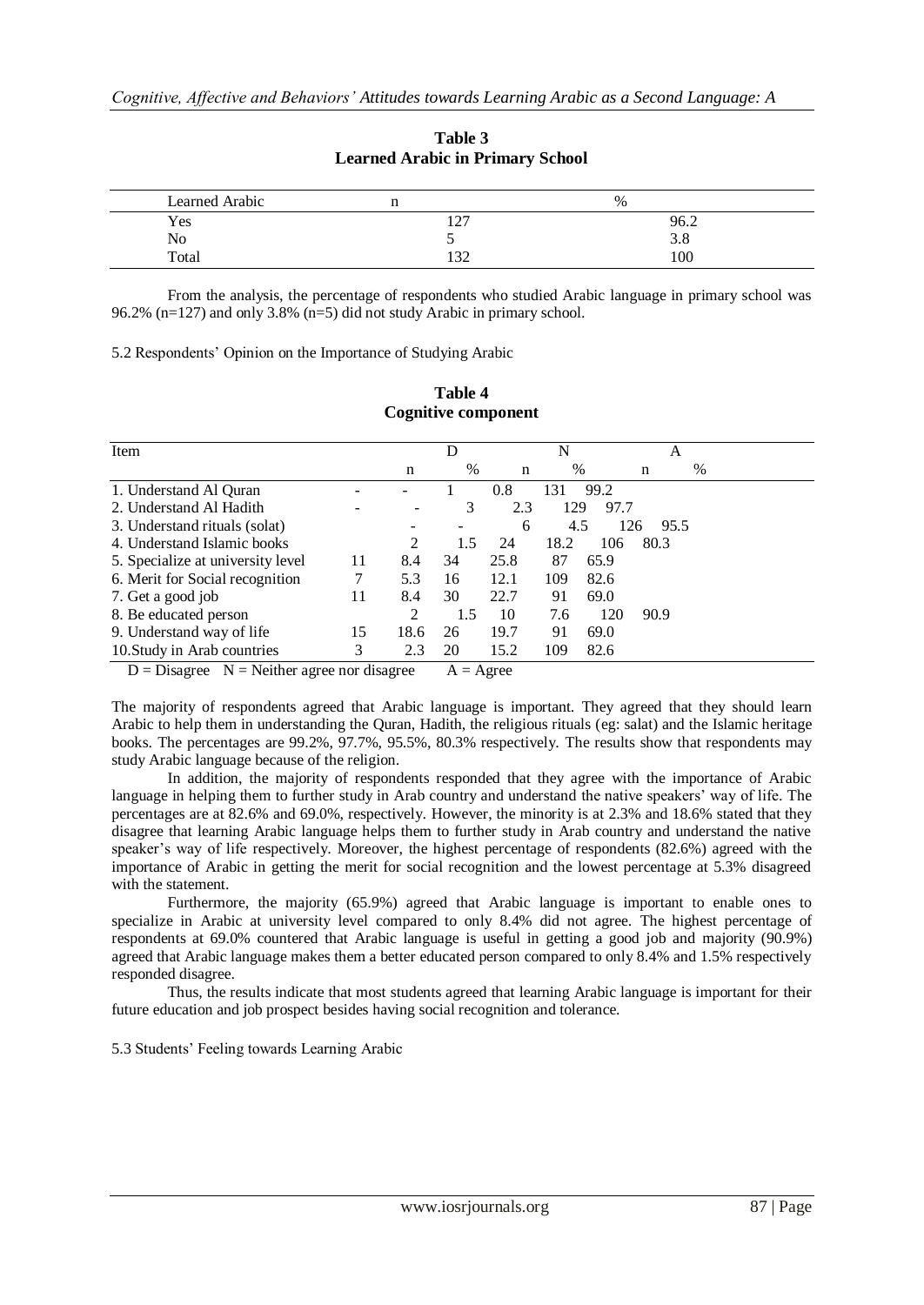| Item                                            |    |      |                     |      |      |      |      |   |
|-------------------------------------------------|----|------|---------------------|------|------|------|------|---|
|                                                 |    | n    | $\%$                | n    | $\%$ |      | n    | % |
| 11. Like Arabic more                            |    | 55   | 41.7                | 34   | 25.8 | 43   | 32.6 |   |
| 12. Studying Arabic is interesting              | 21 | 15.9 | -23                 | 17.4 | 88   | 66.7 |      |   |
| 13. Prepare very well for Arabic                | 43 | 32.6 | 46                  | 34.8 | 43   | 32.6 |      |   |
| 14. Excited to learn Arabic                     |    | 30   | 22.7                | 49   | 37.1 | 53   | 40.1 |   |
| 15. Confident speaking Arabic                   | 80 | 60.6 | 37                  | 28.0 | 15   | 11.3 |      |   |
| $D = Disagree \ N = Neither agree nor disagree$ |    |      | $A = \text{A}$ gree |      |      |      |      |   |

**Table 5 Affective component**

The results show that only 32.6% respondents countered that they like Arabic language more than other subjects compared to 41.7% like other subjects more than Arabic language. Therefore, respondents study Arabic not because they like the Arabic language but because of the religious factor and the requirement to pass in the exam.

However, the result shows that majority of respondents (66.7%) agreed that studying Arabic is interesting compared to 15.9 % felt it is not interesting and 17.4% was neither agree nor disagree. Moreover, the percentage of respondents who countered for feeling pressured to prepare very well for Arabic class is the same with respondents who did not feel pressured (32.6%). In respect to excitement in learning Arabic, the results show that the respondents responded that they feel teaching and learning Arabic session make them excited to learn Arabic more. This contributes the highest percentage of 40.1%. While, 22.7% respondents disagreed and 37.1% were neither agree nor disagree. The majority of respondents (60.6%) confessed that they do not feel confident when they speak Arabic in the Arabic class and only minority of respondents (11.3%) agreed that they feel confident.

## **Table 6 Affective component (language anxiety)**

|    | n                                                   | $\%$ | n                        | $\frac{0}{0}$ |      |      |               |
|----|-----------------------------------------------------|------|--------------------------|---------------|------|------|---------------|
|    |                                                     |      |                          |               |      | n    | $\frac{0}{0}$ |
|    | 65                                                  | 49.2 | -41                      | 31.1          | 26   | 19.7 |               |
| 24 | 18.1                                                | 36   | 27.3                     | 72            | 54.5 |      |               |
| 13 | 9.8                                                 |      | 16.7                     | 97            | 73.4 |      |               |
|    | 13                                                  |      | -20                      | 15.2          | 99   |      | 75.0          |
|    |                                                     | 40   | 30.3                     | 57            | 43.2 |      |               |
|    | 20. Students will laugh when speaking 35<br>$\cdot$ |      | - 22<br>26.5<br>$\cdots$ | 9.8           |      |      |               |

 $D = Disagree \tN = Neither agree nor disagree \tA = Agee$ 

The items: 16-20 were asked to investigate the anxiety level in the Arabic classroom. The respondents who stated agree for feel tense in Arabic class is 19.7% compared to 49.2% disagreed for being tense. This shows that majority of respondents reported they do not feel tense in Arabic class.

However, the highest percentage counters for the respondents who agreed that they are shy to volunteer answering in Arabic class (54.5%) compared to18.1% responded disagree. The majority of respondents (73.4%) countered agree for they never feel quite sure of themselves when speaking in Arabic class compared to the lowest percentage (9.8%) feel confident of themselves in Arabic class. In respect to feeling of heart pounding when one is going to be called on in language class, the percentage of response agree is 75.0% and disagree is 9.8%. This means majority of respondents experienced heart pounding when their names are going to be called on in Arabic class. Furthermore, the percentage of respondents who responded agree to the statement "I am afraid that other students will laugh at me when I speak Arabic" is 43.2% and disagree is 26.5%. Based on the overall results of items 16-20, Majority of respondents showed anxious feeling in Arabic class.

5.4 Respondents" Readiness for Action in Response to Arabic

Language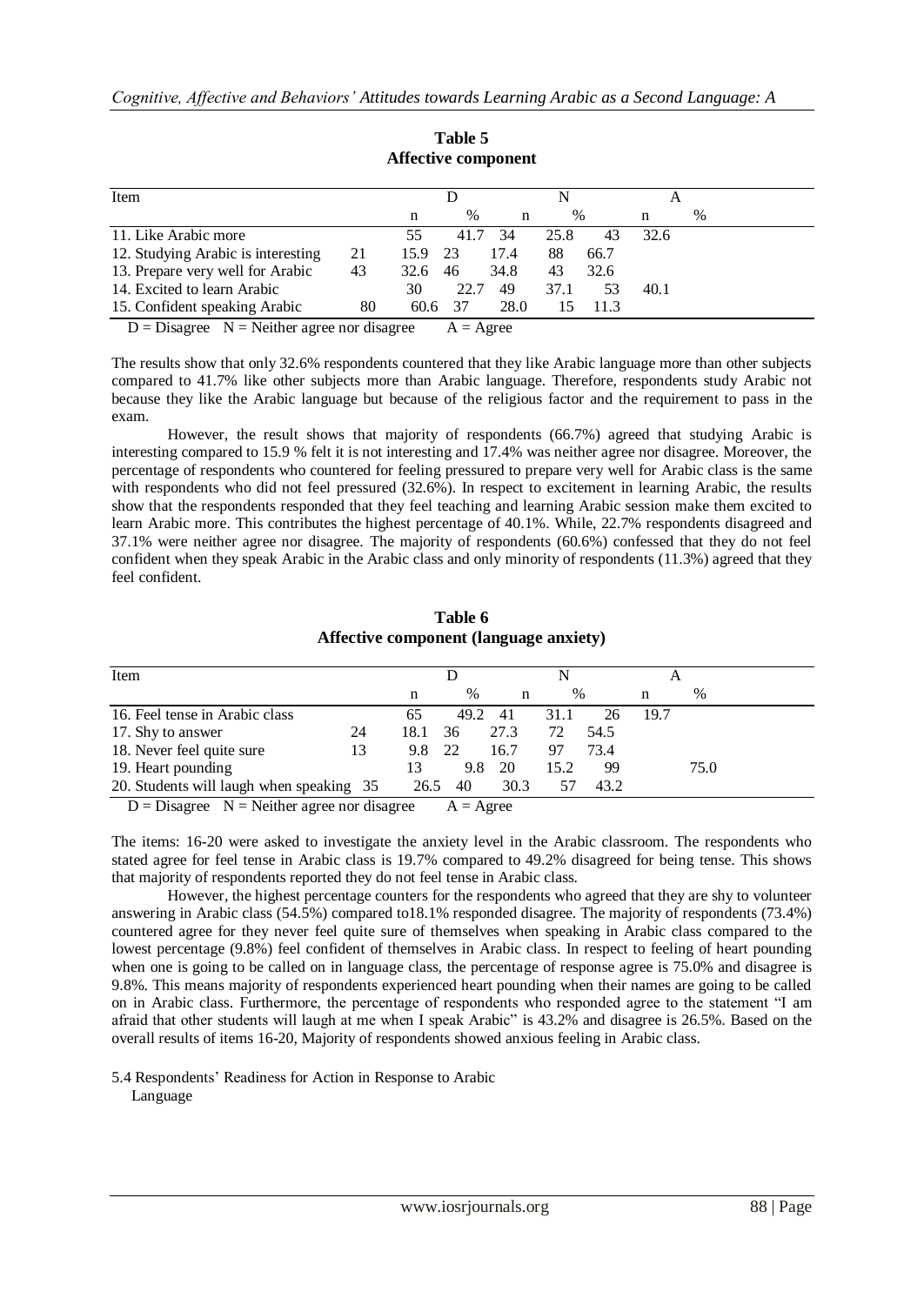| Item                                |     |      | N    |      | S    |          |   | A    |
|-------------------------------------|-----|------|------|------|------|----------|---|------|
|                                     |     | n    | %    | n    | $\%$ |          | n | %    |
| 21. Read Arabic newspaper           |     | 93   | 70.5 | 39   | 29.5 |          |   |      |
| 22. Read Arabic story books         |     | 38   | 28.8 | 94   | 71.2 |          |   |      |
| 23. Listen to Arabic news           | 54  | 40.9 | 69   | 52.2 | 9    | 6.9      |   |      |
| 24. Listen to Arabic songs (Nasyid) | 10  | 7.6  | 80   | 60.6 | 42   | 31.8     |   |      |
| 25. Watch Arabic movies             | 73  | 55.3 | 58   | 43.9 | 1    | 0.8      |   |      |
| 26. Speak Arabic with teachers      | 41  | 31.1 | 88   | 66.7 | 3    | 2.3      |   |      |
| 27. Speak Arabic with friends       |     | 46   | 34.8 | 86   | 65.2 |          |   |      |
| 28. Complete homework on time       | 6   | 4.5  | 74   | 56.1 | 52   | 39.4     |   |      |
| 29. Do extra exercises              |     | 10   | 7.6  | 97   | 73.5 | 25       |   | 18.9 |
| 30. Obtain extra lessons            | 47  | 35.6 | 51   | 38.7 | 34   | 25.8     |   |      |
| 31. Involve in Arabic co-curricular | 110 | 83.3 | 21   | 15.9 | 1    | 0.8      |   |      |
| 32. Use Arabic-Arabic dictionary    | 81  | 61.4 | 36   | 27.3 | 15   | 11.4     |   |      |
| 33. Use Arabic-Malay dictionary     |     | 0.8  | 11   | 8.3  | 120  | 90.9     |   |      |
| 34. Use Malay-Arabic dictionary     |     |      | 10   | 7.6  |      | 122 92.5 |   |      |

## **Table 7 Behaviors component**

 $N =$  Never  $S =$  Sometimes  $A =$  Always

The table indicates the calculated results of respondents" effort to improve Arabic language proficiency. Pertaining to the effort to read Arabic language materials, the majority of respondents (70.5%) never read Arabic newspaper and only the minority of them (29.5%) read it sometimes. In contrast, the percentage of respondents who sometimes read the story books is the highest (71.2%). This results show that the high percentage of respondents read Arabic story books but not the newspaper. This happens because they may not have access to Arabic newspapers at school or at home compared to Arabic story books which can be found in the school library.

Pertaining to the effort of the respondents in listening to Arabic news in radio the results show that the smallest number of respondents, 6 respondents (6.9%) stated always, 69 respondents (52.2%) stated sometimes and the highest number, 54 respondents (40.9%) stated never listen to Arabic news. This indicates results may be due to the lack of Arabic news aired in radio or on local television channels.

Moreover, the above table also shows that the majority of respondents sometimes listen to Arabic songs (n = 80, 60.6%) and quite high number of them  $(n= 42, 31.8\%)$  always listen to it. This pattern of response shows that the respondents have the interest to listen to the Arabic song since there may have much Arabic songs available on radio, cassettes and CDs. The table also indicates that the highest percentage of respondents (55.3%) never watches the Arabic movies, 43.9% of respondents stated sometimes and the lowest percentage (0.8%) stated always. These results may due to unavailability of Arabic movies on local TV channels and it is difficult to find the Arabic movies VCD in the local market.

Pertaining to speaking using Arabic language, the highest percentage (66.7%) respondents sometimes speak to teachers, 31.1% never and the lowest percentage (2.3%) responded always communicate with teachers using Arabic language. Besides, majority of respondents with the percentage of 65.2% countered they sometimes speak Arabic with friends. On the other hand, 34.8% respondents stated they never use Arabic language in speaking with friends and no one responded always speak in Arabic language with friends. Based on the results, it is inferred that majority of the respondents had put some effort in speaking with teachers and friends using Arabic language though not as many as always use Arabic language.

In respect to the lesson mastery (items: 28, 29, 30), the highest percentage of respondents (56.1%) countered for sometimes complete their homework on time, 39.4% respondents always, compared to minority (6 respondents, 4.5%) never complete the homework on time. In addition, majority of respondents (73.5%) stated sometimes do extra exercises. While, 8.9% responded always and the minority is 7.6% countered for never do extra exercises. It can be said that students to improve their Arabic language by completing the homework on time and doing extra exercises.

The minority of respondents ( $n=$  34, 25.8%) always obtain extra lessons in Arabic somewhere else, compared to the majority of respondents (n=51, 38.7%) reported sometimes and 47 respondents (35.6%) never obtain extra lesson outside school. This result may be due to the fact that the majority of respondents stay at hostel. For involvement in Arabic co-curricular activities, the big number of respondents (83.3%) responded never, 15.9% sometimes and only one respondent (0.8%) always involved in Arabic co-curricular activities. This result probably due to the lack number of Arabic language co-curricular competitions held in school.

The table above also shows that the highest percentage of respondents (61.4%) responded they never use the Arabic-Arabic dictionary, whereas 27.3% of them stated sometimes and only 11.4% responded that they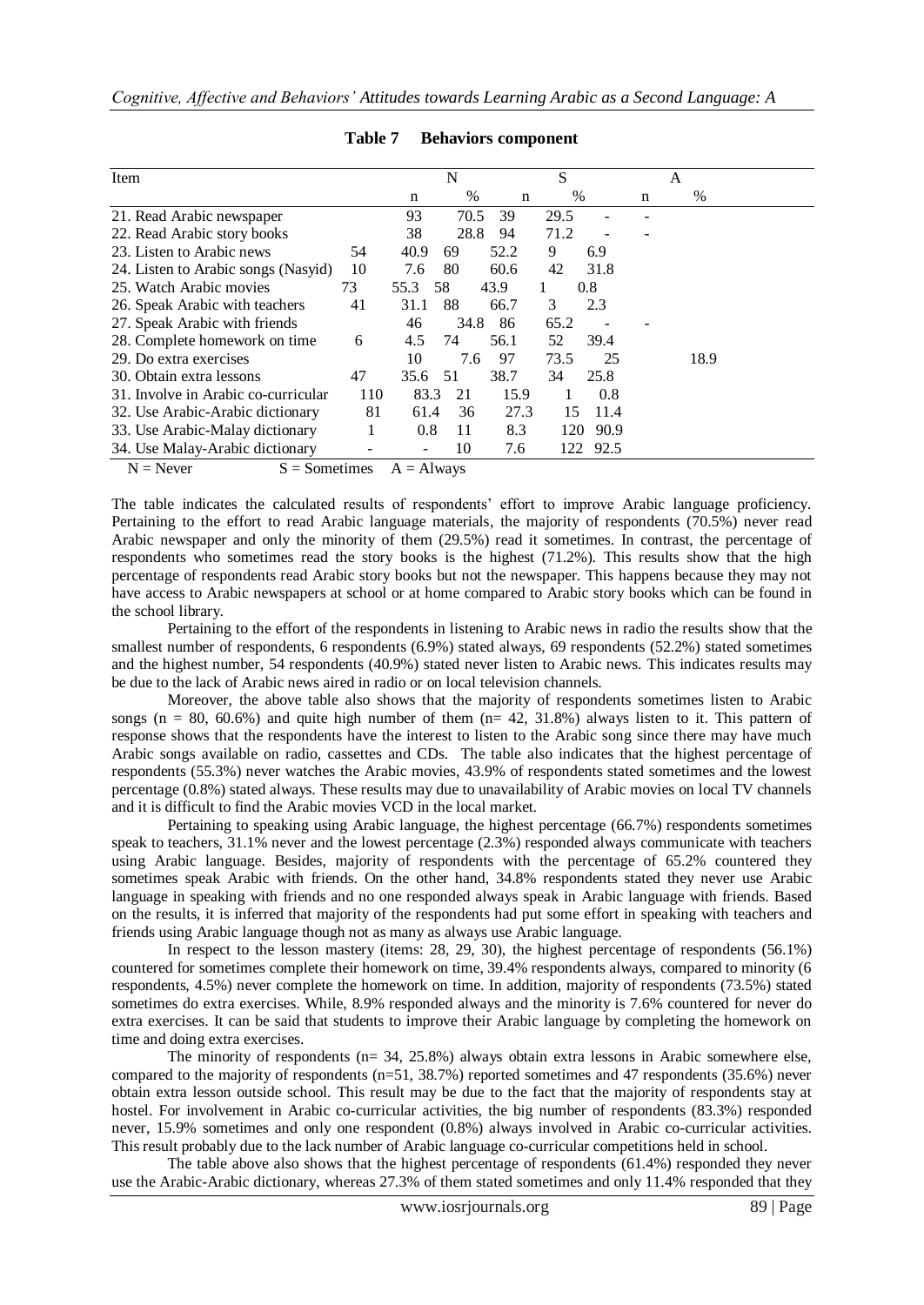always refer to Arabic-Arabic dictionary in their learning. However, the result clearly indicates that the majority of respondents (90.9% and 92.5%) always use Arabic-Malay and Malay-Arabic dictionary respectively. This suggests that students are aware of the importance of dictionary to enrich their vocabulary. In this regard, they prefer to use either Arabic-Malay or Malay-Arabic dictionary in their learning.

5.5 The Level of Respondent"s Attitudes towards Learning Arabic

Language

| <b>Descriptive Statistics</b> |  |  |  |  |  |
|-------------------------------|--|--|--|--|--|
|                               |  |  |  |  |  |

| Table 8                       |     |         |          |        |                 |  |  |  |
|-------------------------------|-----|---------|----------|--------|-----------------|--|--|--|
| <b>Descriptive Statistics</b> |     |         |          |        |                 |  |  |  |
|                               | N   | Minimum | Maxim um | Mean   | Std. Dev jation |  |  |  |
| Cognit iv e                   | 132 | 3.00    | 5.00     | 4.2644 | .48443          |  |  |  |
| Af fective                    | 132 | 1.20    | 4.40     | 2.8000 | .60809          |  |  |  |
| Behav jour                    | 132 | 1.43    | 3.50     | 2.4275 | .40087          |  |  |  |
| Valid N (listwise)            | 132 |         |          |        |                 |  |  |  |

The descriptive data summarized in table 8 represents an indicator of respondents" attitudes towards learning Arabic language. This is meant to answer the research question 1 (What is the level of students" attitude towards learning Arabic language?)

There are 34 items dealing with attitudes towards learning Arabic language. The items were grouped into three components of attitudes. These components are cognitive (items:  $1 - 10$ ), affective (item:  $11 - 20$ ) and behavior (items:  $21 - 34$ ). The table (8) shows the mean scores of each component of attitude.

The highest mean score is cognitive component of attitude at 4.26 and the standard deviation at 0.48. It indicates that, the respondent strongly agreed with the statement of learning Arabic language is important. The mean score at 2.80 and the standard deviation at 0.61 of affective component indicate a moderately high. This shows that the respondents" feeling towards learning Arabic language was moderately positive. The mean score for behavior component was 2.43 and the standard deviation was 0.40.This result shows that respondents countered their behavioral actions to improve Arabic language is slightly low.

## 5.6 The Relationship between Attitudes and Achievement in PMR

#### Examination

To address the research question 2, the relationship between attitude which has been categorized into three components: Cognitive, affective and behavior and students" achievement in PMR was analyzed. This was done by calculating the Pearson Correlation. The Pearson correlation provides the direction, significance and the strength of correlation which can assume any value between  $-1$  and  $+1$  (Grimm, 1993).

| Table 9 |
|---------|
|         |

|                   |                            | 1 avie 7            |           |            |                  |
|-------------------|----------------------------|---------------------|-----------|------------|------------------|
|                   |                            | <b>Correlations</b> |           |            |                  |
|                   |                            | <b>PMR Result</b>   | Cognitive | Af fective | <b>Behaviour</b> |
| <b>PMR Result</b> | <b>Pearson Correlation</b> | 1                   | $.323**$  | .278**     | $-.024$          |
|                   | Sig. (2-tailed)            |                     | .000      | .001       | .788             |
|                   | N                          | 132                 | 132       | 132        | 132              |
| Cognitiv e        | <b>Pearson Correlation</b> | $.323**$            | 1         | $.412**$   | $.391**$         |
|                   | Sig. (2-tailed)            | .000                |           | .000       | .000             |
|                   | N                          | 132                 | 132       | 132        | 132              |
| Af fective        | <b>Pearson Correlation</b> | $.278**$            | $.412**$  | 1          | .396**           |
|                   | Sig. (2-tailed)            | .001                | .000      |            | .000             |
|                   | N                          | 132                 | 132       | 132        | 132              |
| Behaviour         | <b>Pearson Correlation</b> | $-0.024$            | $.391**$  | $.396**$   |                  |
|                   | Sig. (2-tailed)            | .788                | .000      | .000       |                  |
|                   | N                          | 132                 | 132       | 132        | 132              |

\*\*. Correlation is significant at the 0.01 level (2-tailed).

The above table (Table 9) shows the correlation between each three components of attitude and achievement in PMR. Cognitive component of attitude is found to be significantly positively correlated with achievement,  $r = 0.323$ ,  $p = 0.000$ .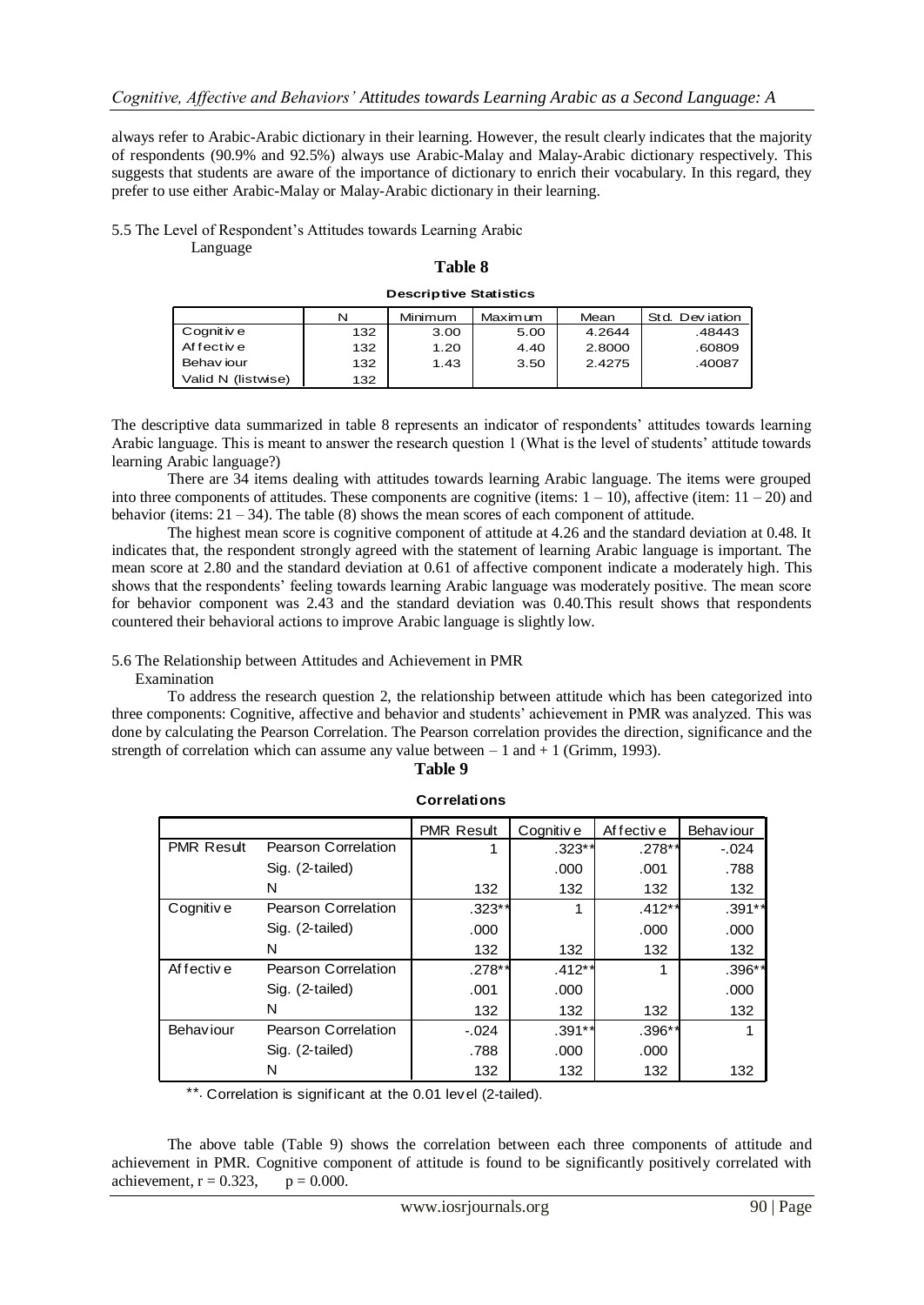Affective component of attitude and achievement is found to be significantly positively correlated at r  $= 0.278$ , p $= 0.001$ . However, the behavior component of attitude is found to be negatively correlated with achievement,  $r = -0.024$ ,  $p = 0.788$ . The correlation is not significant; hence there is no relation between behaviour component and achievement.

5.7 The Component of Attitude That Contributes Significantly to Achievement in Arabic Language

Pertaining to this research question, the results from Table 8 shows that cognitive component of attitude is found to contribute significantly to achievement in Arabic at  $r = 0.323$ , followed by affective component of attitude at  $r = 0.278$  and the behavior component does not contribute significantly to achievement in Arabic language ( $r = -$ 0.024,  $p = 0.788$ ).

#### **V. Conclusion**

The findings indicate that, the level of cognitive component of attitude is high. The majority of respondents strongly agreed with the statement of learning Arabic language is important. However, the respondents" feeling towards learning Arabic language was moderately positive. This result shows that respondents countered their behavioral actions to improve Arabic language is slightly low. It was also revealed that cognitive component of attitude is found to be significantly positively correlated with achievement,  $r =$ 0.323,  $p = 0.000$ . Affective component of attitude and achievement is found to be significantly positively correlated at  $r = 0.278$ ,  $p = 0.001$ . These results support some previously reported findings. For example, Stern & Brown (1987) stated that achievement in language learning is determined by students" favorable attitudes include their perceptions towards the importance of learning language. That favorable attitude includes students" perception towards the importance of learning language, students" continuous self effort and strategy in improving foreign language. Moreover the findings also coincide with Macintyre & Gardner (1991) stated that students" feeling towards learning foreign language has significant relationship with achievement in language. Therefore, language anxiety has been negatively correlated with language course grades and teacher's rating of achievement.

However, the behavior component of attitude is found insignificant,  $r = -0.024$ ,  $p = 0.788$ . It is quite different from the previous research of Gardner (1981), which revealed that students who expended a considerable amount of energy in learning French were those who had favorable attitudes towards French.

The results also reveal that cognitive component of attitude is found to contribute significantly to achievement in Arabic at  $r = 0.323$ , followed by affective component of attitude at  $r = 0.278$ . In contrast, the behavior component does not contribute significantly to achievement in Arabic language ( $r = -0.024$ ,  $p = 0.788$ ). This implies that students" achievement in learning Arabic is contributed by students" cognitive and affective components of attitude but not by behavior component of attitude.

#### **VI. RECOMMENDATION**

Therefore, it is recommended that the school should offer more chances for having real language situations such as listening to Arabic songs, news broadcasts, speaking Arabic, reading Arabic publications, writing diary, compositions in Arabic in class instruction or school environment. Additionally, to increase students' interest to learn, the teacher should adopt more interesting instructional aids such as, role playing games, videotapes, video cassettes and computer aided interactive lesson.

Moreover, it is suggested that teachers should design more activities that can stimulate positive attitude towards learning such as activities that promote problem–solving and critical thinking skills to encourage students" participation in class. This will develop positive attitude towards learning Arabic as communicative language.

Teacher also should establish a cooperative task or reward structure for students for example by giving a coupon for student who responds using Arabic language. This can reduce anxiety and promote more interaction, thus produce favorable attitude towards learning Arabic.

It is recommended that the school conducts various competitions dealing with Arabic learning same as activities conducted by Malay and English language panels, such as Arabic drama, speech, songs, debate, games and monthly assembly in Arabic language. These activities allow students to practice the skills they have already developed in their Arabic language.